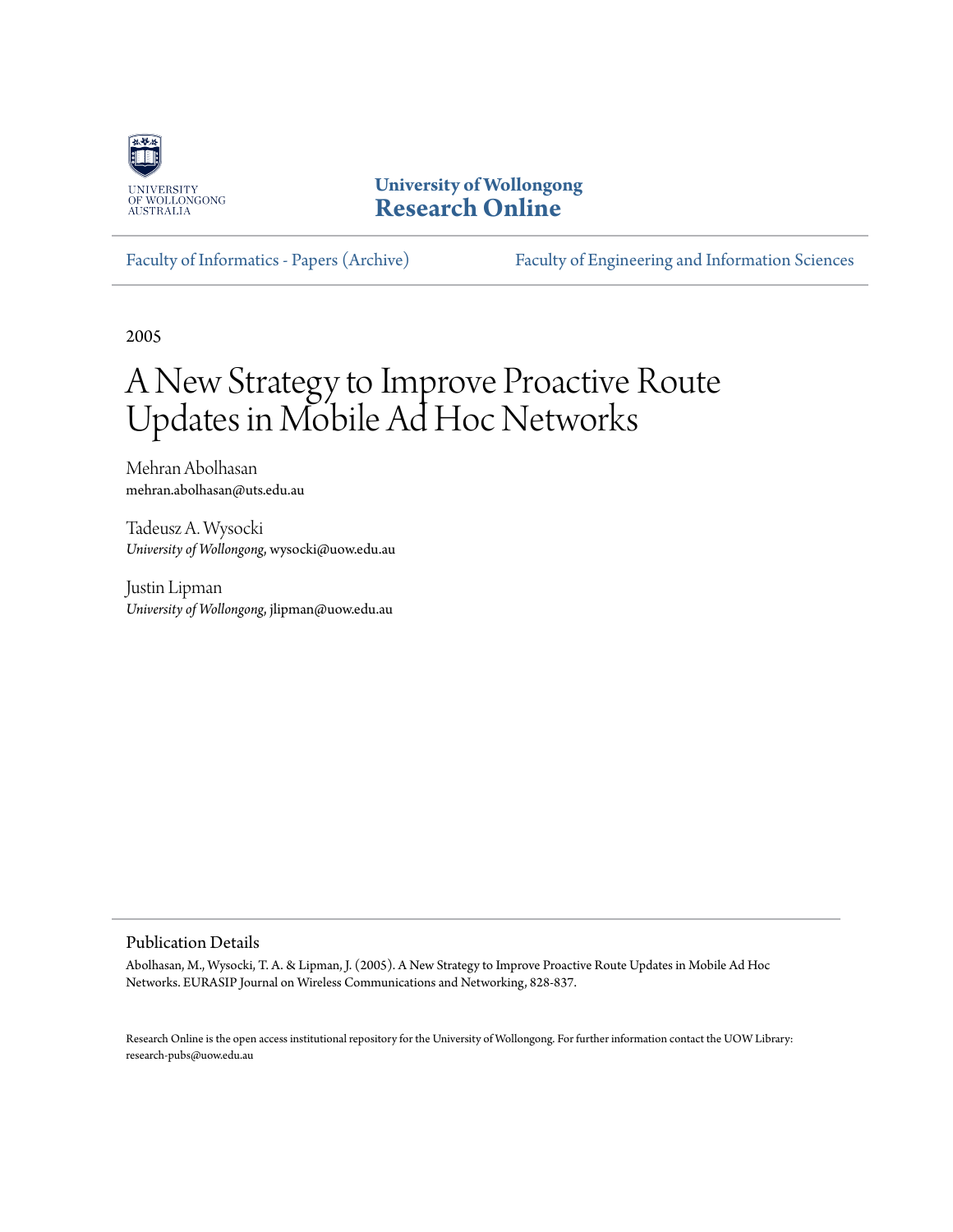# A New Strategy to Improve Proactive Route Updates in Mobile Ad Hoc **Networks**

# **Abstract**

This paper presents two new route update strategies for performing proactive route discovery in mobile ad hoc networks (MANETs). The first strategy is referred to as minimum displacement update routing (MDUR). In this strategy, the rate at which route updates are sent into the network is controlled by how often a node changes its location by a required distance. The second strategy is called minimum topology change update (MTCU). In this strategy, the route updating rate is proportional to the level of topology change each node experiences. We implemented MDUR and MTCU on top of the fisheye state routing (FSR) protocol and investigated their performance by simulation. The simulations were performed in a number of different scenarios, with varied network mobility, density, traffic, and boundary. Our results indicate that both MDUR and MTCU produce significantly lower levels of control overhead than FSR and achieve higher levels of throughput as the density and the level of traffic in the network are increased.

# **Disciplines**

Physical Sciences and Mathematics

# **Publication Details**

Abolhasan, M., Wysocki, T. A. & Lipman, J. (2005). A New Strategy to Improve Proactive Route Updates in Mobile Ad Hoc Networks. EURASIP Journal on Wireless Communications and Networking, 828-837.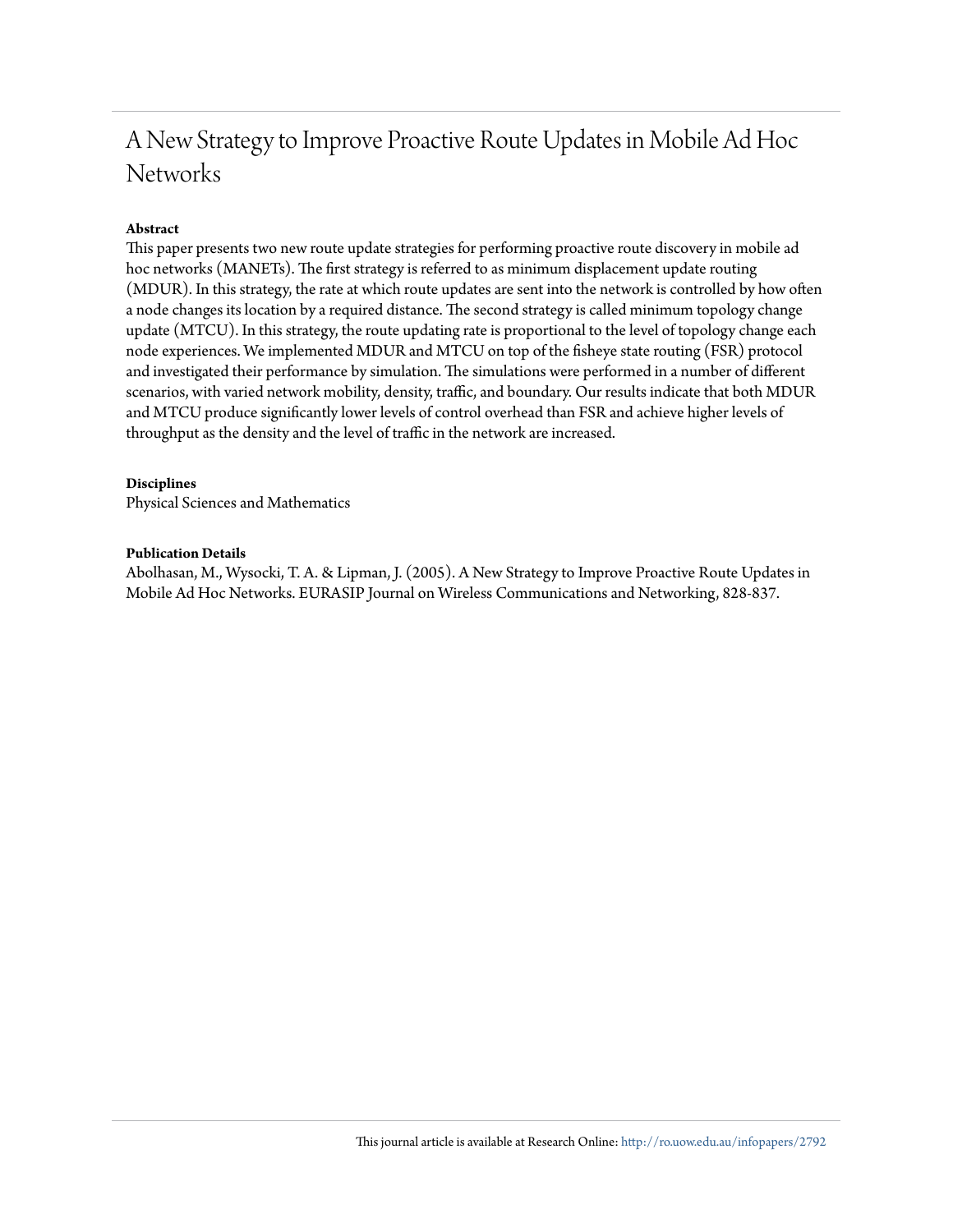# **A New Strategy to Improve Proactive Route Updates in Mobile Ad Hoc Networks**

#### **Mehran Abolhasan**

*Telecommunications and Information Technology Research Institute, University of Wollongong, NSW 2522, Australia Email: [mehran@titr.uow.edu.au](mailto:mehran@titr.uow.edu.au)*

### **Tadeusz Wysocki**

*Telecommunications and Information Technology Research Institute, University of Wollongong, NSW 2522, Australia Email: [wysocki@uow.edu.au](mailto:wysocki@uow.edu.au)*

#### **Justin Lipman**

*Telecommunications and Information Technology Research Institute, University of Wollongong, NSW 2522, Australia Email: [justin@titr.uow.edu.au](mailto:justin@titr.uow.edu.au)*

*Received 12 January 2005; Revised 7 April 2005; Recommended for Publication by Phillip Regalia*

This paper presents two new route update strategies for performing proactive route discovery in mobile ad hoc networks (MANETs). The first strategy is referred to as minimum displacement update routing (MDUR). In this strategy, the rate at which route updates are sent into the network is controlled by how often a node changes its location by a required distance. The second strategy is called minimum topology change update (MTCU). In this strategy, the route updating rate is proportional to the level of topology change each node experiences. We implemented MDUR and MTCU on top of the fisheye state routing (FSR) protocol and investigated their performance by simulation. The simulations were performed in a number of different scenarios, with varied network mobility, density, traffic, and boundary. Our results indicate that both MDUR and MTCU produce significantly lower levels of control overhead than FSR and achieve higher levels of throughput as the density and the level of traffic in the network are increased.

**Keywords and phrases:** MDUR, MTCU, proactive route updating, MANETs, routing, GPS-based route updating.

### **1. INTRODUCTION**

Mobile ad hoc networks (MANETs) are made up of a number of nodes, which are capable of performing routing without using a dedicated centralised controller or a base station. This key feature of these networks enables them to be employed in places where an infrastructure is not available, such as in disaster relief and on battle grounds. However, the dynamic nature of these networks and the scarcity of bandwidth in the wireless medium, along with the limited power in mobile devices (such as PDAs or laptops) makes routing in these networks a challenging task. A routing protocol designed for MANETs must work consistently as the size and the density of the network varies and efficiently use the network resources to provide each user with the required levels of quality of service for different types of applications used.

With so many variables to consider in order to design an efficient routing protocol for MANETs, a number of different types of routing strategies have been proposed by various authors. These protocols can be classified into three groups: global/proactive, on-demand/reactive, and hybrid. Most proactive routing protocols are based on the link state and distance vector algorithms. In these protocols, each node maintains up-to-date routing information to every other node in the network by periodically exchanging distance vector or link state information using different updating strategies (discussed in the following section).

In on-demand routing protocols, each node only maintains active routes. That is, when a node requires a route to a particular destination, a route discovery is initiated. The route determined in the route discovery phase is maintained while the route is still active (i.e., the source has data to send to the destination). The advantage of on-demand protocols is that they reduce the amount of bandwidth usage and redundancy by determining and maintaining routes when they are required. These protocols can be further classified into

This is an open access article distributed under the Creative Commons Attribution License, which permits unrestricted use, distribution, and reproduction in any medium, provided the original work is properly cited.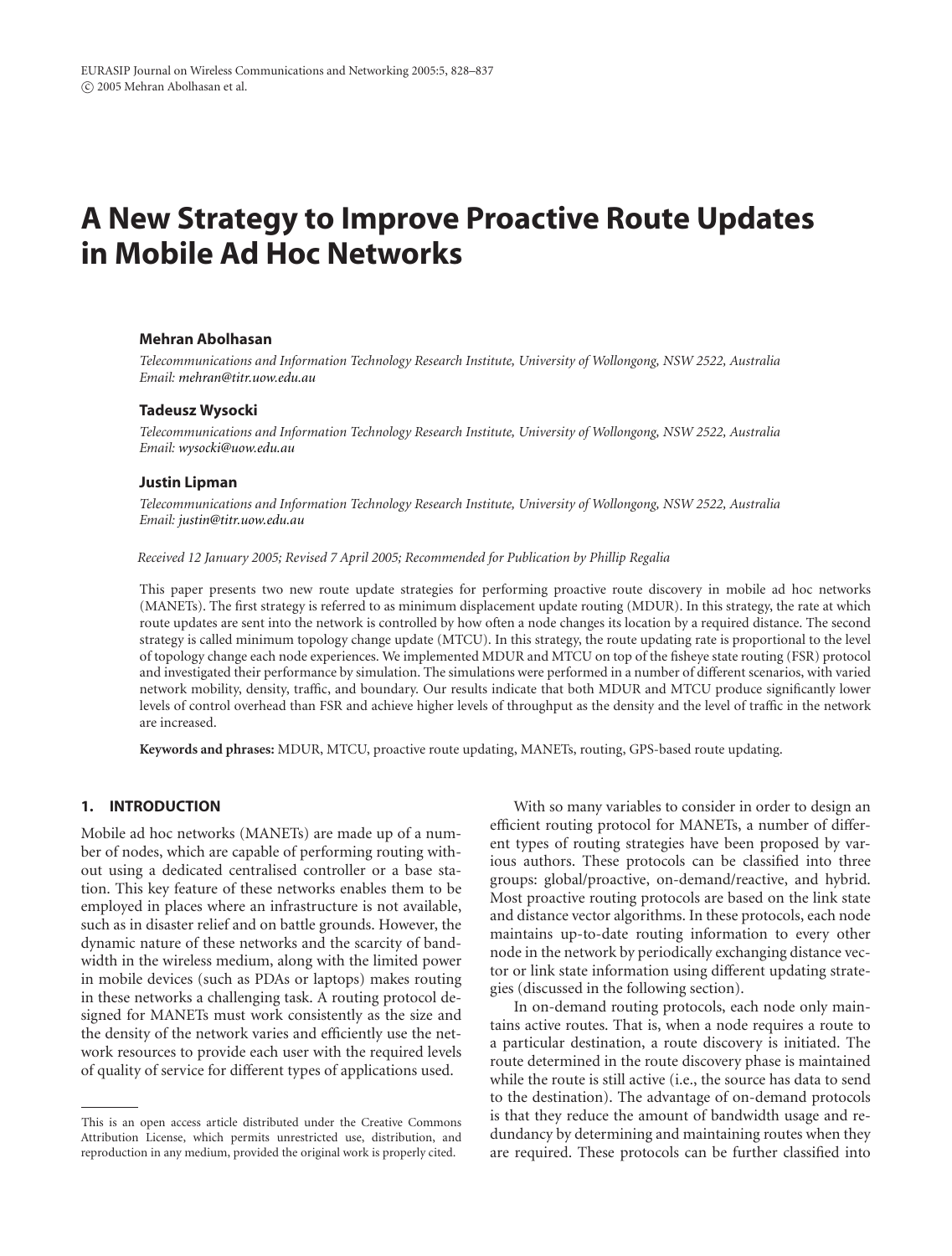two categories: source routing and hop-by-hop routing. In Source-routed on-demand protocols [\[1,](#page-9-0) [2](#page-9-1)], each data packet carries the complete source to destination address. Therefore, each intermediate node forwards these packets according to the information kept in the header of each packet. This means that the intermediate nodes do not need to maintain up-to-date routing information for each active route in order to forward the packet towards the destination. Furthermore, nodes do not need to maintain neighbour connectivity through periodic beaconing messages. The major drawback of source routing protocols is that in large networks they do not perform well. This is due to two main reasons. Firstly as the number of intermediate nodes in each route grows, so does the probability of route failure. To show this let  $P(f)$   $\alpha \sum_{i=1}^{n} a_i$ , where  $P(f)$  is the probability of route failure, *a* is the probability of a link failure, and *n* is the number of intermediate nodes in a route. From this, $<sup>1</sup>$  it can be seen</sup> that as  $n \to \infty$ ,  $P(f) \to 1$ . Secondly, as the number of intermediate nodes in each route grows, the amount of overhead carried in each header of each data packet will grow as well. Therefore, in large networks with significant levels of multihopping and high levels of mobility, these protocols may not scale well.

In hop-by-hop routing (also known as point-to-point routing) [\[3,](#page-10-0) [4\]](#page-10-1), each data packet only carries the destination address and the next hop address. Therefore, each intermediate node in the path to the destination uses its routing table to forward each data packet towards the destination. The advantage of this strategy is that routes are adaptable to the dynamically changing environment of MANETs, since each node can update its routing table when they receive fresher topology information and hence forward the data packets over fresher and better routes. Using fresher routes also means that fewer route recalculations are required during data transmission. The disadvantage of this strategy is that each intermediate node must store and maintain routing information for each active route and each node may require to be aware of their surrounding neighbours through the use of beaconing messages.

Hybrid routing protocols have been proposed to increase the scalability of routing in MANETs [\[5,](#page-10-2) [6](#page-10-3), [7](#page-10-4), [8,](#page-10-5) [9](#page-10-6), [10](#page-10-7)]. These protocols often can behave reactively and proactively at different times and they introduce a hierarchical routing structure to the network to reduce the number of retransmitting nodes during route discovery or topology discovery. Each node periodically maintains the nearby topology by employing a proactive routing strategy (such as distance vector or link state) and maintain approximate routes or on-demand routes for faraway nodes.

In this paper, we propose two new route updating strategies to perform proactive route discovery in mobile ad hoc networks. These are minimum displacement update routing (MDUR) and minimum topology change update (MTCU). In MDUR, the rate at which route updates are sent is

controlled by the rate of displacement of each node. This is determined by using the services of a GPS. In MTCU, the rate at which updates are sent is proportional to the level of topology change experienced by each node. In [\[10\]](#page-10-7), we briefly mentioned MDUR; in this paper we give a full description of this strategy and investigate its performance, along with MTCU, under different network scenarios using a simulation tool. The rest of this paper is organised as follows. In [Section 2,](#page-3-0) we describe a number of different route update strategies proposed in the literature. [Section 3](#page-4-0) describes our route updating strategies. [Section 4](#page-7-0) describes the simulation environment, parameters, and performance metric used to investigate the performance of our route updating strategies. [Section 5](#page-8-0) presents the discussion of our simulation results and [Section 6](#page-9-2) presents the conclusions of the paper.

#### <span id="page-3-0"></span>**2. RELATED WORK**

Proactive route discovery provides predetermined routes for every other node (or a set of nodes) in the network at every node. The advantage of this is that end-to-end delay is reduced during data transmission, when compared to determining routes reactively. Simulation studies [\[11,](#page-10-8) [12,](#page-10-9) [13](#page-10-10)], which have been carried out for different proactive protocols, show high levels of data throughput and significantly less delays than on-demand protocols (such as DSR) for networks made up of up to 50 nodes with high levels of traffic. Therefore, in small networks using real-time applications (e.g., video conferencing), where low end-to-end delay is highly desirable, proactive routing protocols may be more beneficial. In this section, we describe a number of different route update strategies proposed in the literature to perform proactive routing. Furthermore, we also describe a number of different updating strategies proposed for wireless cellular networks.

#### *2.1. Global updates*

Proactive routing protocols using global route updates are based on the link state and distance vector algorithms, which were originally designed for wired networks. In these protocols, each node periodically exchanges its routing table with every other node in the network. To do this, each node transmits an update message every *T* seconds. Using these update messages, each node then maintains its own routing table, which stores the freshest or best route to every known destination. The disadvantage of global updates is that they use significant amount of bandwidth. Since they do not take any measures to reduce control overheads. As a result data throughput may suffer significantly, especially as the number of nodes in the network is increased. Two such protocols are  $DSDV$  [\[14](#page-10-11)] and WRP [\[15](#page-10-12)].

#### *2.2. Localised updates*

To reduce the overheads in global updates, a number of localised updating strategies were introduced in protocols such as GSR [\[16\]](#page-10-13) and FSR [\[12](#page-10-9), [17](#page-10-14)]. In these strategies, route update propagation is limited to a localised region. For example, in GSR each node exchanges routing information with

<sup>&</sup>lt;sup>1</sup> Assuming that the intermediate nodes have a probability of a link failure of  $a > 0$ .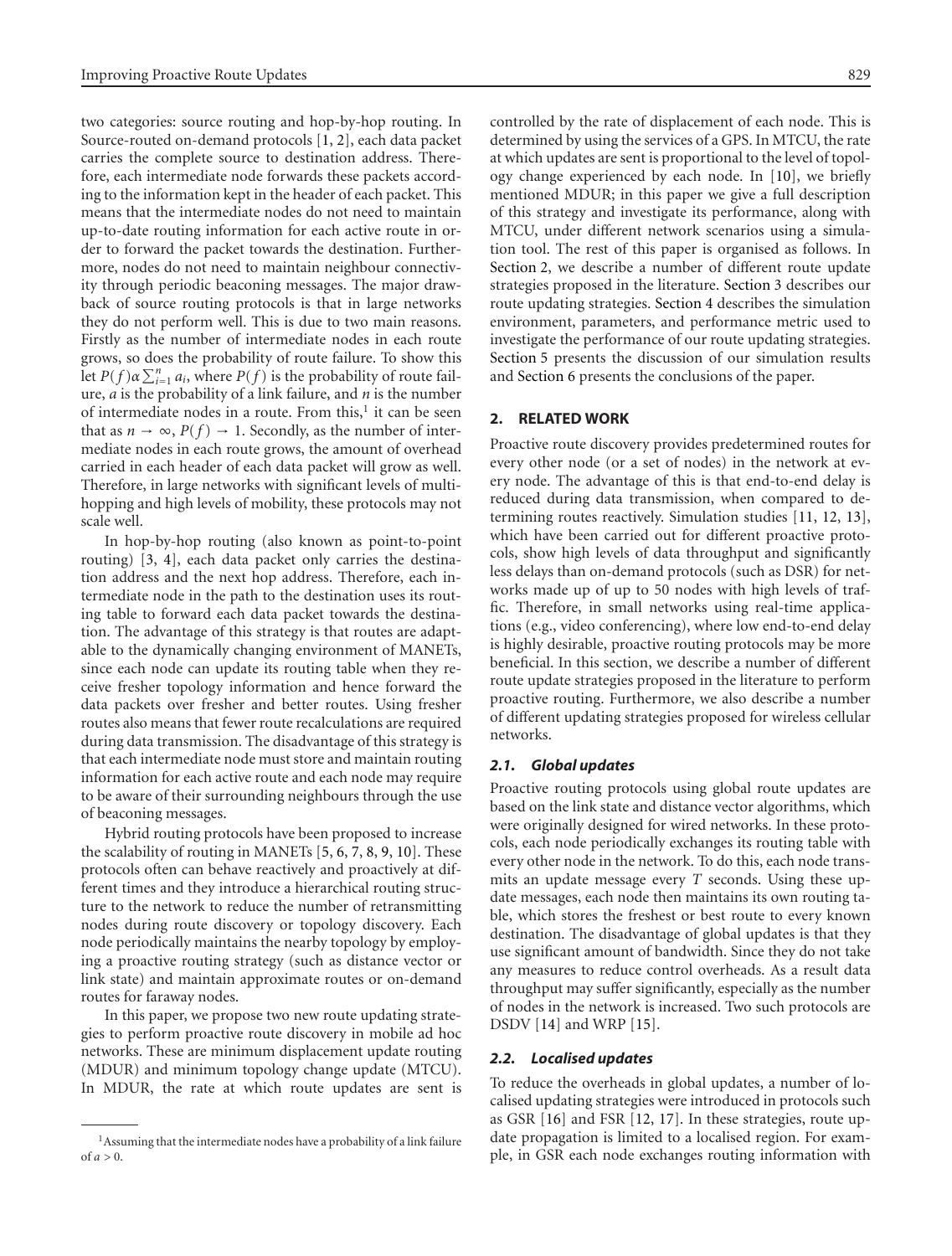

Figure 1: Illustration of the fisheye scope in FSR.

<span id="page-4-1"></span>their neighbours only, thereby eliminating packet flooding methods used in the global routing. FSR is a direct descendent of GSR. This protocol attempts to increase the scalability of GSR by updating the nearby nodes at a higher frequency than that of updating the nodes which are located faraway. To define the nearby region, FSR introduces the fisheye scope (as shown in [Figure 1\)](#page-4-1). The fisheye scope covers a set of nodes which can be reached within a certain number of hops from the central node shown in [Figure 1.](#page-4-1) The update messages which contain routing information to the nodes outside of the fisheye scope are disseminated to the neighbouring nodes at a lower frequency. This reduces the accuracy of the routes in remote locations, however, it significantly reduces the amount of routing overheads disseminated in the network. The idea behind this protocol is that as the data packets get closer to the destination the accuracy of the routes increases. Therefore, if the packets know approximately what direction to travel, as they get close to the destination, they will travel over a more accurate route and have a high chance of reaching the destination. In OLSR, a two-hop neighbour knowledge is maintained proactively to determine a set of MPR (or multipoint relay) nodes. These nodes are used during the flooding of globally propagating route updates in order to minimise the number of rebroadcasting nodes (i.e., redundancy).

#### *2.3. Mobility-based updates*

Another strategy which can be used to reduce the number of update packets is introduced in DREAM [\[13](#page-10-10)]. The author proposes that routing overhead can be reduced by making the rate at which route updates are sent proportional to the speed at which each node travels. Therefore, the nodes which travel at a higher speed disseminate more update packets than the ones that are less mobile. The advantage of this strategy is that in networks with low mobility this updating strategy may produce fewer update packets than using a static update interval approach such as DSDV. Similar to FSR, in this protocol, updates are sent more frequently to nearby nodes than the ones located faraway.

#### *2.4. Conditional or event-driven updates*

The number of redundant update packets can also be reduced by employing a conditional- (also known as eventdriven-) based update strategy [\[14](#page-10-11), [18](#page-10-15)]. In this strategy a node sends an update if certain different events occur at any time. Some events which can trigger an update are when a link becomes invalid or when a new node joins the network (or when a new neighbour is detected). The advantage of this strategy is that if the network topology or conditions are not changed, then no update packets are sent, these eliminating redundant periodic update dissemination into the network.

#### *2.5. Updating strategies for cellular networks*

Previous sections described a number location and route updating strategies proposed for ad hoc networks. In cellular networks, a number of updating strategies have been proposed for cellular networks. These include movementbased updates, distance-based updates, and timer-based updates. In movement-based updates [\[19,](#page-10-16) [20\]](#page-10-17), a location update is transmitted when the number of cell boundary crossings exceeds a predetermined value. In distance-based updates [\[21,](#page-10-18) [22\]](#page-10-19), a location update is transmitted when a node's distance (in terms of number of cells) from the last updating time, exceeds a predetermined limit. In timer-based [\[23](#page-10-20)] each node transmits an update packet periodically (similar to the periodic updating used in ad hoc networks).

Further research is required for determining the usefulness of these strategies in mobile ad hoc networking models which use a static grid (similar to cells) or zone-based maps [\[5](#page-10-2), [6\]](#page-10-3). Such work is beyond the scope of this paper.

#### <span id="page-4-0"></span>**3. PROPOSED STRATEGIES**

In this section, we propose minimum displacement update routing (MDUR) and minimum topology change update (MTCU). This strategy attempt disseminates route update packets into the network when they are required rather than using purely periodic updates. In MDUR, this is achieved by making the rate at which updates are sent proportional to the rate of displacement. That is, the more a node changes location by a threshold distance the more updates are transmitted into the network. The rate of displacement can be measured using a global positioning system (GPS). Note that the rate of displacement is different to speed, which is used in DREAM [\[13\]](#page-10-10) routing protocol. This is because speed measurement does not take into account displacement but rather distance. In MTCU, the rate at which route update packets are sent is proportional to the level of topology change detected by each node, using its topology table. Note that this strategy does not require a GPS.

The following section describes the idea behind displacement-based updates and illustrates the advantage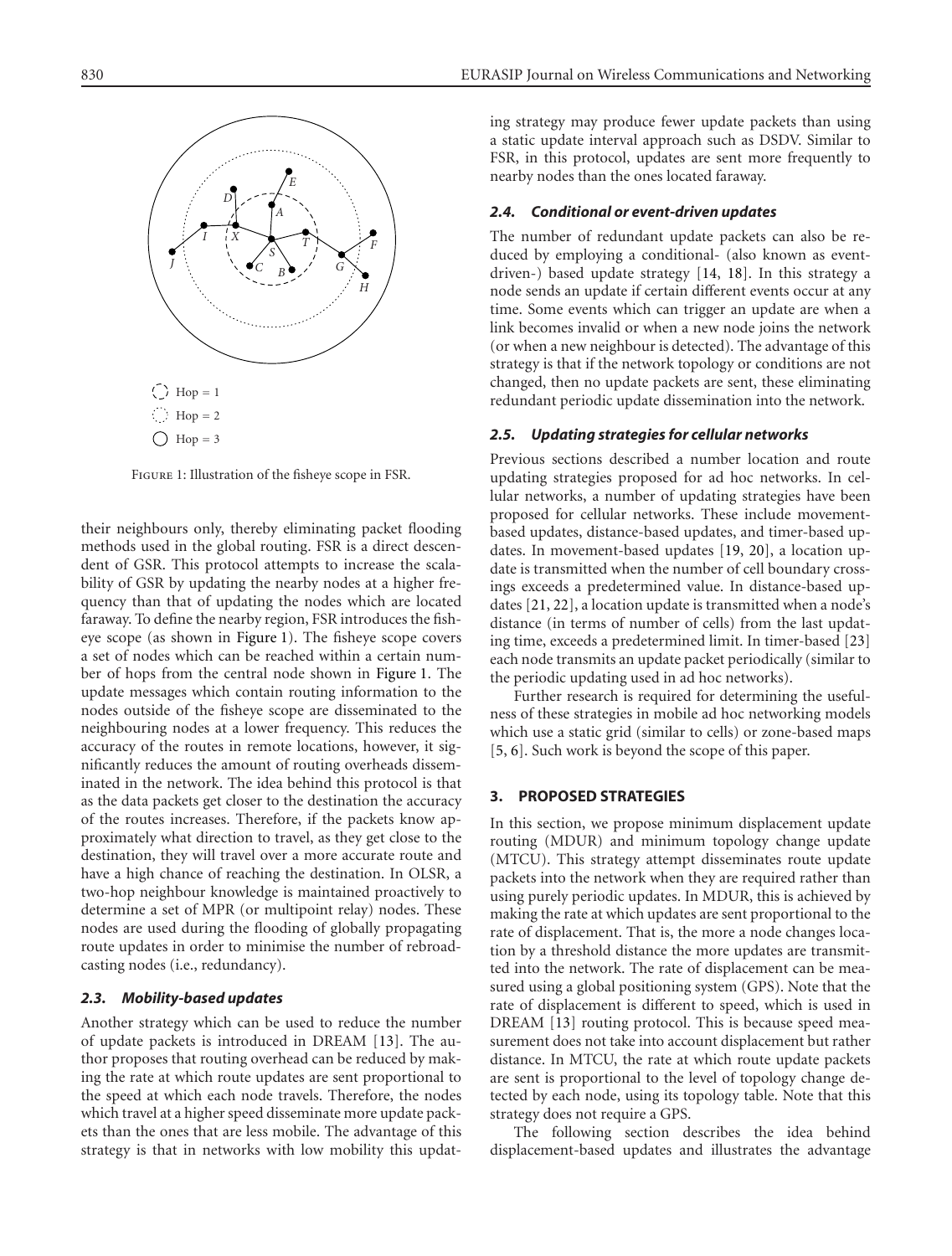



<span id="page-5-1"></span>Algorithm 1: MDUR.

<span id="page-5-0"></span>Figure 2: Illustration of node migration in MDUR: (a) initial position for node *S*, (b) final position for node *S*.

of using displacement as a route update section criteria rather than speed (or distance). This is then followed by the description of MTCU.

#### *3.1. Minimum displacement update routing*

#### *3.1.1. Overview and definition of MDUR*

The idea behind this strategy is to reduce the amount of periodic route updates by restricting the update transmission to nodes which satisfy the following conditions.

- (1) A node experiences or creates a significant topology change.
- (2) A node has not updated for a minimum threshold time.

In the first condition we assume that a node experiences a significant topology change if it has migrated by a minimum distance from one location to another location. By migrating from one location to another, the routes connected to the migrating node (and the route to the migrating node itself) may significantly change. Therefore, the migrating node is required to transmit an update packet through the network (or parts of the network) to allow for recalculation of more accurate routes. To illustrate how MDUR works, suppose node *S* (see [Figure 2\)](#page-5-0) migrates from one location to another

as shown. From this migration it can be seen that the neighbour topology of node *S* has changed, which has also significantly changed the topology of the network. Therefore, the dissemination of an update packet at this time will be beneficial as each node in the network can rebuild their routing tables and store more accurate routes.

#### *3.1.2. Description of MDUR algorithm*

With MDUR, each node starts by recording its current location and sets it as its previous location. They will also record their current velocity and time. Using this information, each node determines when the next update should be sent. When this update time is elapsed, the nodes check to see if their migration distance is greater than the required threshold distance. If yes, an update is sent. Otherwise, no update is sent and the next update time is estimated according to the current location and velocity of the node. If the current velocity is zero, the node can assume a maximum velocity or set a minimum wait time according to an update time constant, which has been used in the MDUR algorithm. The MDUR algorithm is outlined in [Algorithm 1.](#page-5-1)

Displacement updates are more beneficial than using updates based purely on mobility (i.e., speed [\[13](#page-10-10)]). This is because this strategy attempts to send an update when a topology change occurs. To show this, suppose node *S* [\(Figure 2\)](#page-5-0) moves rapidly towards node *A* for a short time such that  $dist(L_c, L_p) < D_T$ . Furthermore, it moves in such a way that it maintains its links to nodes *B* and *D*. Now, assuming that there are no interference during this time and nodes *A*, *B*, and *D* stay stationary, the topology of node *S* will not change. Therefore, an update is not required in this network. However, in the case a strategy is purely based on mobility such as in [\[13\]](#page-10-10), an update may be disseminated and it may continue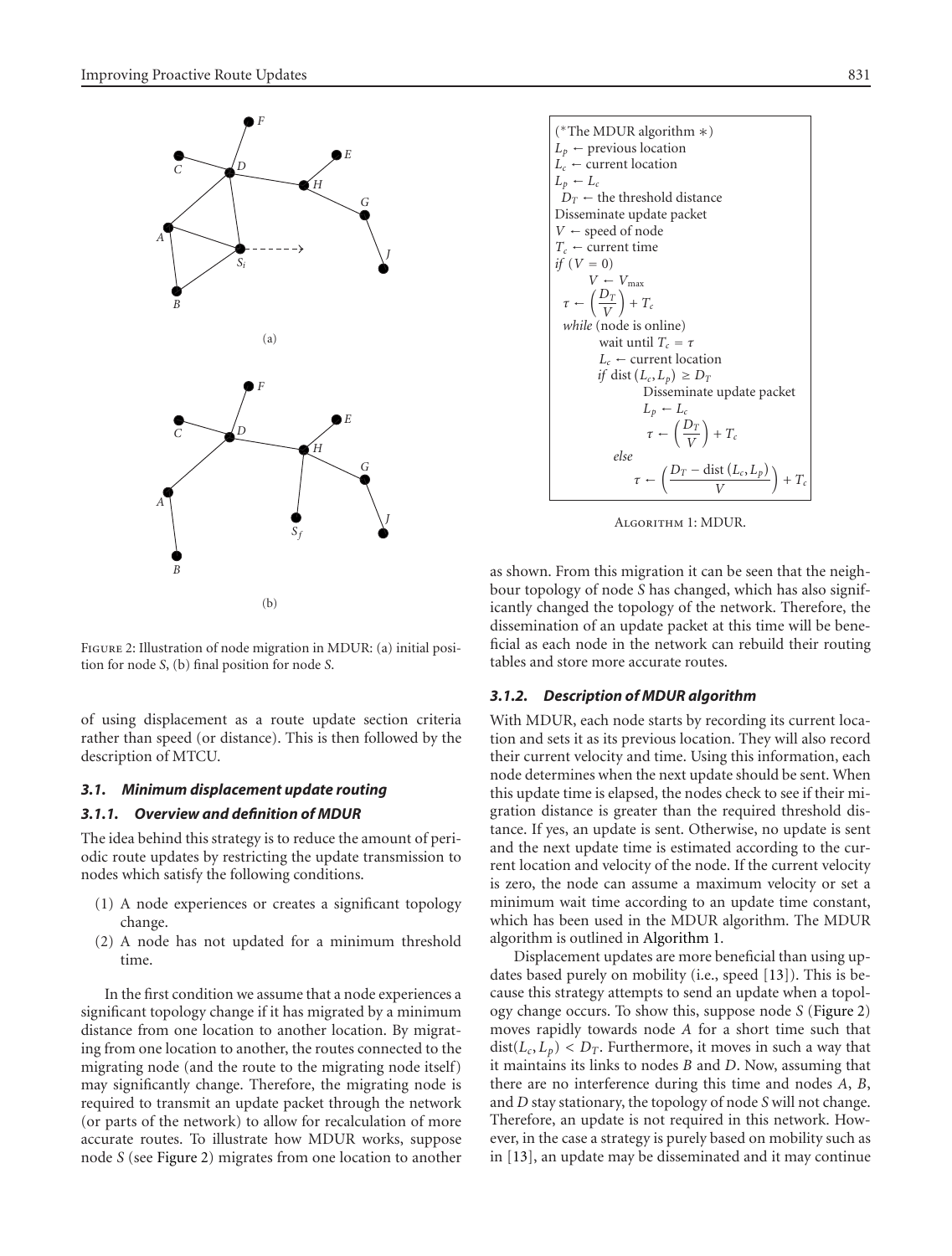TABLE 1: Fisheye state routing simulation parameters.

<span id="page-6-0"></span>

| Number of scopes           |     |
|----------------------------|-----|
| Intrascope update interval | 5 s |
| Interscope update interval | 15s |
| Neighbour timeout interval | 15s |

TABLE 2: Hierarchical MDUR simulation parameters.

<span id="page-6-1"></span>

| Number of scopes                |                    |
|---------------------------------|--------------------|
| Intrascope max timeout interval | 10 <sub>s</sub>    |
| Interscope max timeout interval | 30 <sub>s</sub>    |
| Minimum intrascope migration    | 30 <sub>m</sub>    |
| Minimum interscope migration    | $200 \,\mathrm{m}$ |

to send updates even if node *S* moves back and forward between these two points. On the contrary, in this scenario in MDUR no updates will be sent.

#### *3.1.3. Implementation decisions for MDUR*

To evaluate the performance and benefits of MDUR, it was implemented on top of FSR, which we refer to as hierarchical MDUR (HMDUR). Recall that FSR disseminates two types of update packets: intrascope update packets which propagate within the fisheye scope and interscope packets which propagate through the entire network. Therefore, we introduced two types of displacement updates, one for the intrascope and one for the interscope, and we modified the MDUR algorithm to disseminate these two updates. To initiate each of these updates we also used two different threshold distances:  $D_{\text{intra}}$  and  $D_{\text{inter}}$  for the intrascope and interscope updates, respectively. To initiate the intrascope updates more frequently than interscope updates, we set  $D<sub>intra</sub>$  to be significantly less than *D*inter. Tables [1](#page-6-0) and [2](#page-6-1) illustrate the parameters used in FSR<sup>2</sup> and HMDUR.

The HMDUR algorithm is outlined in [Algorithm 2.](#page-6-2)

### *3.2. Minimum topology change updates*

#### *3.2.1. Description of MTCU*

One way to increase the scalability of proactive routing protocols is by maintaining approximate routes to each destination rather than exact routes. In [\[12](#page-10-9), [13](#page-10-10)], each node maintains approximate (or less accurate) information to faraway destinations, since the updates from faraway nodes are received less frequently. Similarly, in HMDUR, nodes maintain approximate routing information to nodes located faraway by using the interscope displacement metric.

Another way to determine if an update is required is by monitoring the nearby topology and disseminating update packets only when a minimum level of topology change occurs. To do this, we introduce minimum topology change (∗The HMDUR algorithm ∗)  $L_{intra}$  ← location at last intra-update  $L<sub>inter</sub>$  ← location at last inter-update  $L_c \leftarrow$  current location  $D_{\text{intra}} \leftarrow$  the intrascope threshold distance  $D_{\text{inter}} \leftarrow$  the interscope threshold distance Disseminate intrascope update packet Disseminate interscope update packet *<sup>V</sup>* <sup>←</sup> speed of node  $T_c$  ← current time  $\tau_{\text{intra}} \leftarrow \left(\frac{D_{\text{intra}}}{V}\right)$ *V*  $+ T_c$  $\tau_{\text{inter}} \leftarrow \left(\frac{D_{\text{inter}}}{V}\right)$ *V*  $+ T_c$ *while* (node is online) wait until a timer expires *if*  $(\tau_{intra} =$  expired) *if*  $(dist (L_c, L_{intra}) \ge D_{intra})$ Disseminate intrascope update  $L_{\text{intra}} \leftarrow L_c$  $\tau_{\text{intra}} \leftarrow \left(\frac{D_{\text{intra}}}{V}\right)$ *V*  $+ T_c$ *else*  $\tau_{\text{intra}} \leftarrow \left( \frac{D_{\text{intra}} - \text{dist}(L_c, L_{\text{intra}})}{V} \right)$ *V*  $+ T_c$ *if*  $(\tau_{\text{inter}} = \text{expired})$ *if*  $(dist (L_c, L_{inter}) \ge D_{inter})$ Disseminate interscope update  $L_{\text{inter}} \leftarrow L_c$  $\tau_{\text{inter}} \leftarrow \left(\frac{D_{\text{inter}}}{V}\right)$ *V*  $+ T_c$ *else*<br>├─<u>Dinter ─ dist (*L<sub>c</sub>*, *L*inter)</u>  $\tau$ <sub>inter</sub> ← *V*  $\backslash$  $+ T_c$ 

<span id="page-6-2"></span>Algorithm 2: HMDUR.

updates (MTCU). This strategy assumes that each node maintains an intrascope and interscope topology like FSR. However, instead of using purely periodic updates, the rate at which updates are sent is proportional to a topology metric. MTCU is made up of two phases: these are startup phase and maintenance phase. The startup phase is initiated when a node enters the network (or when it comes online). During this phase, each node starts by recording its location and sends three updates, which are neighbour update, intrascope update, and interscope update. Each node then counts the number of neighbouring nodes and the number of nodes in their intrascope. During the maintenance phase, the neighbouring topology is periodically monitored for failure notifications and the number of changes recorded. These changes can include discovery of a new neighbour or the loss of a link. If a significant change in the neighbouring topology is experienced, an intrascope update is sent. Furthermore, each node monitors its intrascope topology and counts the number of changes, such as the number of nodes in the intrazone and the number of route changes for each destination. If the intrascope has changed significantly, then an interscope update is sent. Note that each node maintains its neighbour

<sup>&</sup>lt;sup>2</sup>The FSR parameters were set according to the ietf internet draft number 3.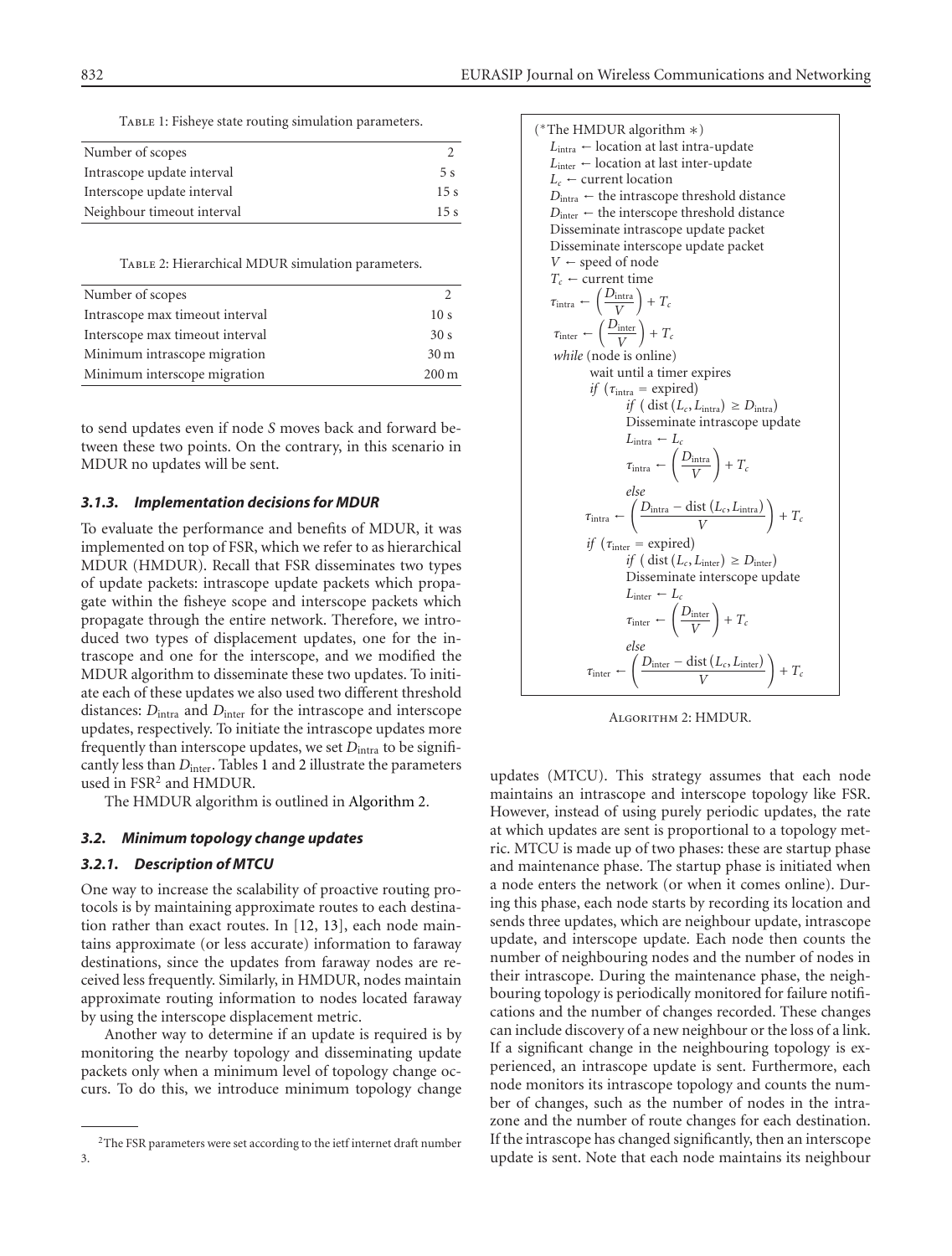(<sup>∗</sup> The MTCU algorithm ∗)  $NT_c$  ← total current number of neighbours  $NT_p \leftarrow$  total previous number of neighbours  $T_c$  ← total number of destinations in the intrascope  $T_p \leftarrow$  total intrascope destinations previously recorded  $N \leftarrow$  total intrascope destinations previously recorded *PN*<sub>change</sub> ← percentage of neighbour change required  $PT_{change} \leftarrow$  percentage of topology change required *<sup>N</sup>*change <sup>←</sup> neighbour changes recorded *<sup>T</sup>*change <sup>←</sup> topology changes recorded *while* (node is online) wait for an update *if* (update = neighbour) update neighbour table  $NT_c$  ← total number of neighbours *<sup>N</sup>*change+ <sup>=</sup> number of changes *if*  $(N_{\text{change}} \geq PN_{\text{change}} * NT_p)$ Disseminate intrascope update  $NT_p \leftarrow NT_c$  $N_{change} \leftarrow 0$ *if* (update = intrascope) update topology table  $T_c$  ← total number of neighbours  $T_{change}$ + = number of changes *if*  $(N_{\text{change}} \geq PT_{\text{change}} * T_p)$ Disseminate interscope update  $T_p \leftarrow T_c$  $T_{\text{change}} \leftarrow 0$ *if* (update = interscope) update topology table

<span id="page-7-1"></span>Algorithm 3: HMDUR.

connectivity through beaconing messages. However, the rate at which intrascope and interscope updates are disseminated is dependent on the rate at which neighbouring or intrascope topology changes, and periodic updates can be used only if each node has not sent an intrascope or interscope update for long time, $3$  thus reducing the number of redundant updates if no changes occur. This also means that fewer periodic updates may be transmitted when compared to protocols which use a purely periodic update strategy (such as FSR). To detect if a significant neighbour or intrascope topology change has occurred, a topology metric can be used. In this case, two topology metrics are required to be kept, one for the neighbouring topology and one for the intrascope topology. The topology metric counts the number of changes after the startup phase and triggers an update event if a certain number of changes occur. The MTCU algorithm is outlined in [Algorithm 3.](#page-7-1) Note that the algorithm only shows the maintenance phase of MTCU.

In [Algorithm 3,](#page-7-1) the rate at which updates are sent also depends on the percentage of changes experienced (i.e.,

TABLE 3: MTCU simulation parameters.

<span id="page-7-2"></span>

| Number of scopes                |     |
|---------------------------------|-----|
| Intrascope max timeout interval | 10S |
| Interscope max timeout interval | 30S |
| Neighbour change threshold      | 10% |
| Intrascope change threshold     | 30% |

*PT*change and *PN*change). The percentage of change value can be a static parameter between 0% and 100% and preprogrammed into each device. However, it may be beneficial to dynamically change its value according to the network conditions. One way to do this is by estimating the available bandwidth at each node and also for the intrascope, then varying the percentage change values according to the level of available bandwidth. Therefore, in times where the level of traffic (e.g., data and control) is low, more updates can be sent to increase the accuracy of the routes.

#### *3.2.2. Implementation decisions for MTCU*

Similar to MDUR, MTCU was also implemented on the top of FSR. [Table 3](#page-7-2) illustrates the simulation parameters of MTCU. Note that the neighbour change threshold and the intrascope thresholds represent the required level of topology change in the neighbouring and intrascope topology, respectively, before an intrascope or an interscope update is disseminated.

#### <span id="page-7-0"></span>**4. SIMULATION MODEL**

The aim of our simulation studies is to investigate the performance of our route update strategy under different levels of node density, traffic, mobility, and network boundary. We simulated HMDUR, MTCU, and FSR for each scenario in order to differentiate their performance. The simulations parameters and performance metrics are described in the following sections.

#### *4.1. Simulation environment and scenarios*

The GloMoSim simulation tool was used to carry out our simulations [\[24](#page-10-21)]. GloMoSim is an event-driven simulation tool designed to carry out large simulations for mobile ad hoc networks. Our simulations were carried out for 50 and 100 node networks, migrating in a 1000 m  $\times$  1000 m boundary. IEEE 802*.*11 DSSS (direct sequence spread spectrum) was used with maximum transmission power of 15 dBm at 2 Mb/s data rate. In the MAC layer, IEEE 802*.*11 was used in DCF mode. The radio capture effects were also taken into account. Two-ray path loss characteristics were used for the propagation model. The antenna height is set to 1*.*5 m, the radio receiver threshold is set to −81 dBm, and the receiver sensitivity was set to −91 dBm according to the Lucent wavelan card [\[25](#page-10-22)]. A random way-point mobility model was used with the node mobility ranging from 0 to 20 m/s and pause time varied from 0 to 900 s. The simulation was run for 900 s for 10 different values of pause time and each simulation was

<sup>&</sup>lt;sup>3</sup>That is, when the network is static then updates are sent at a lower frequency when compared to purely periodic updates.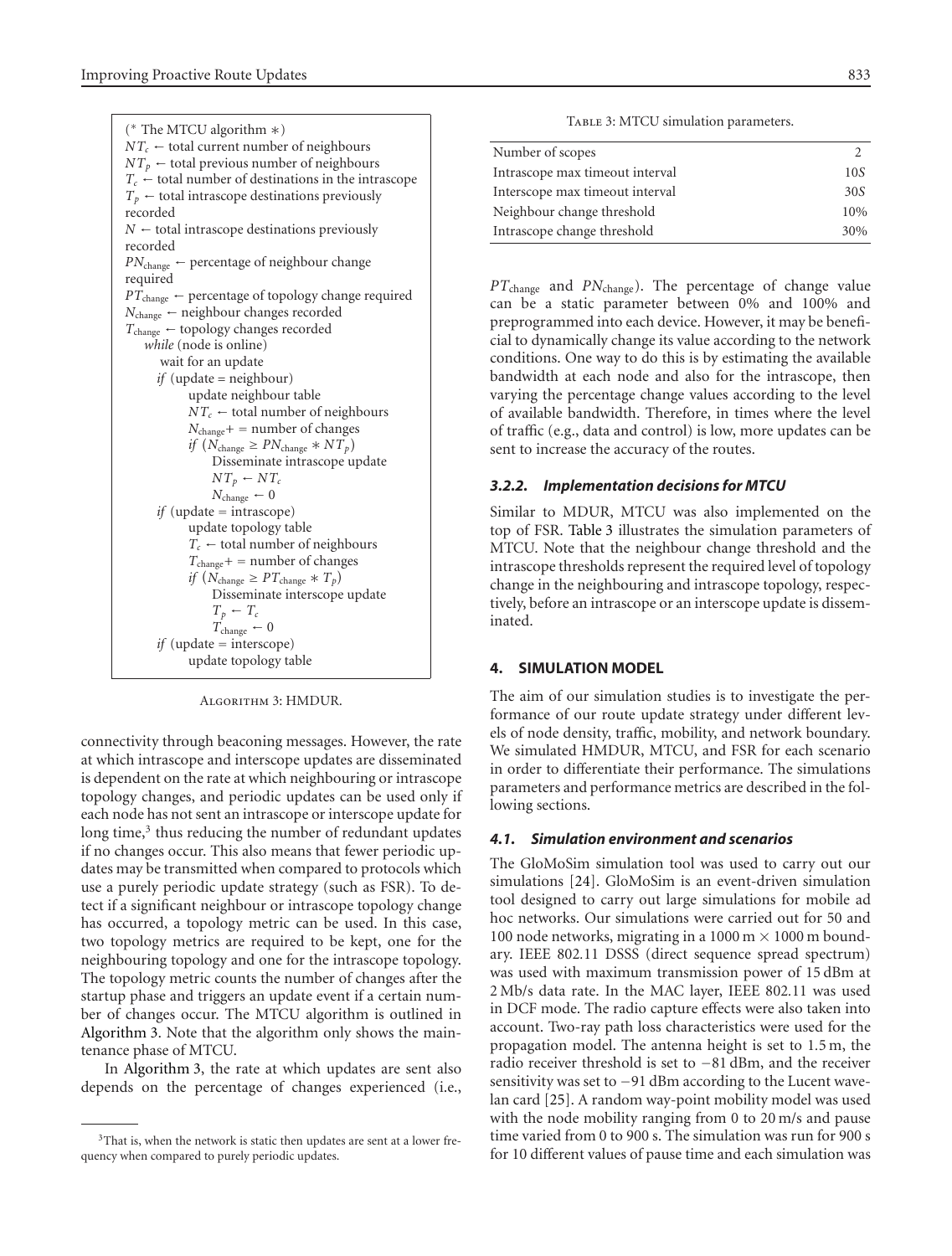

<span id="page-8-1"></span>Figure 3: PDR for 10*S* and 50*N*.

averaged over five different simulation runs using different seed values.

Constant bit rate (CBR) traffic was used to establish communication between nodes. Each CBR packet was 512 bytes, the simulation was run for 10 different client/server pairs and each session was set to last for the duration of the simulation.

### *4.2. Performance metrics*

To investigate the performance of the routing protocols, the following performance metrics were used.

- (i) Packet delivery ratio (PDR): ratio of the number of packet sent by the source node to the number of packets received by the destination node.
- (ii) Normalised routing overhead (O/H): the amount of routing overhead transmitted through the network for each data packet successfully delivered to the destination.
- (iii) End-to-end delay: the average end-to-end delay for transmitting one data packet from the source to the destination.

The first metric is used to investigate the levels of data delivery (data throughput) achievable by each protocol under different network scenarios. The second metric will illustrate the levels of routing overhead introduced. The last metric compares the amount of delay experienced by each data packet to reach their destination.

## <span id="page-8-0"></span>**5. SIMULATION RESULTS**

This section presents our simulation results. The aim of this simulation analysis is to compare the performance of HMUR and MTCU with FSR under different network scenarios.

#### *5.1. Packet delivery ratio*

The graphs in Figures [3](#page-8-1) and [4](#page-8-2) illustrate the PDR results obtained for the  $1000 \text{ m} \times 1000 \text{ m}$  boundary. In the 50-node scenario, all routing strategies show similar levels of PDR.



<span id="page-8-2"></span>Figure 4: PDR for 10*S* and 100*N*.



Figure 5: Normalised O/H for 10*S* and 50*N*.

<span id="page-8-3"></span>However, in the 100-node network scenario, HMDUR and MTCU start to outperform FSR. This is because HMDUR and MTCU still maintain a similar level of PDR as in the 50 node scenario, whereas FSR has shown a significant drop in performance when compared to the 50-node scenario. This drop in performance is evident across all different levels of pause time. This is because under high node density the periodic updating strategy in FSR starts to take away more of the available bandwidth for data transmission than our proposed strategies. Furthermore, more updates may increase channel contention, which can result in more packets being dropped at each intermediate node.

#### *5.2. Normalised control overhead*

The graphs in Figures [5](#page-8-3) and [6](#page-9-3) illustrate the normalised routing overhead experienced in the  $1000 \text{ m} \times 1000 \text{ m}$  boundary. In our simulation, the maximum update intervals for the intrascope and interscope is set to be half of that of FSR. Therefore, under high mobility (i.e., 0 pause time), if purely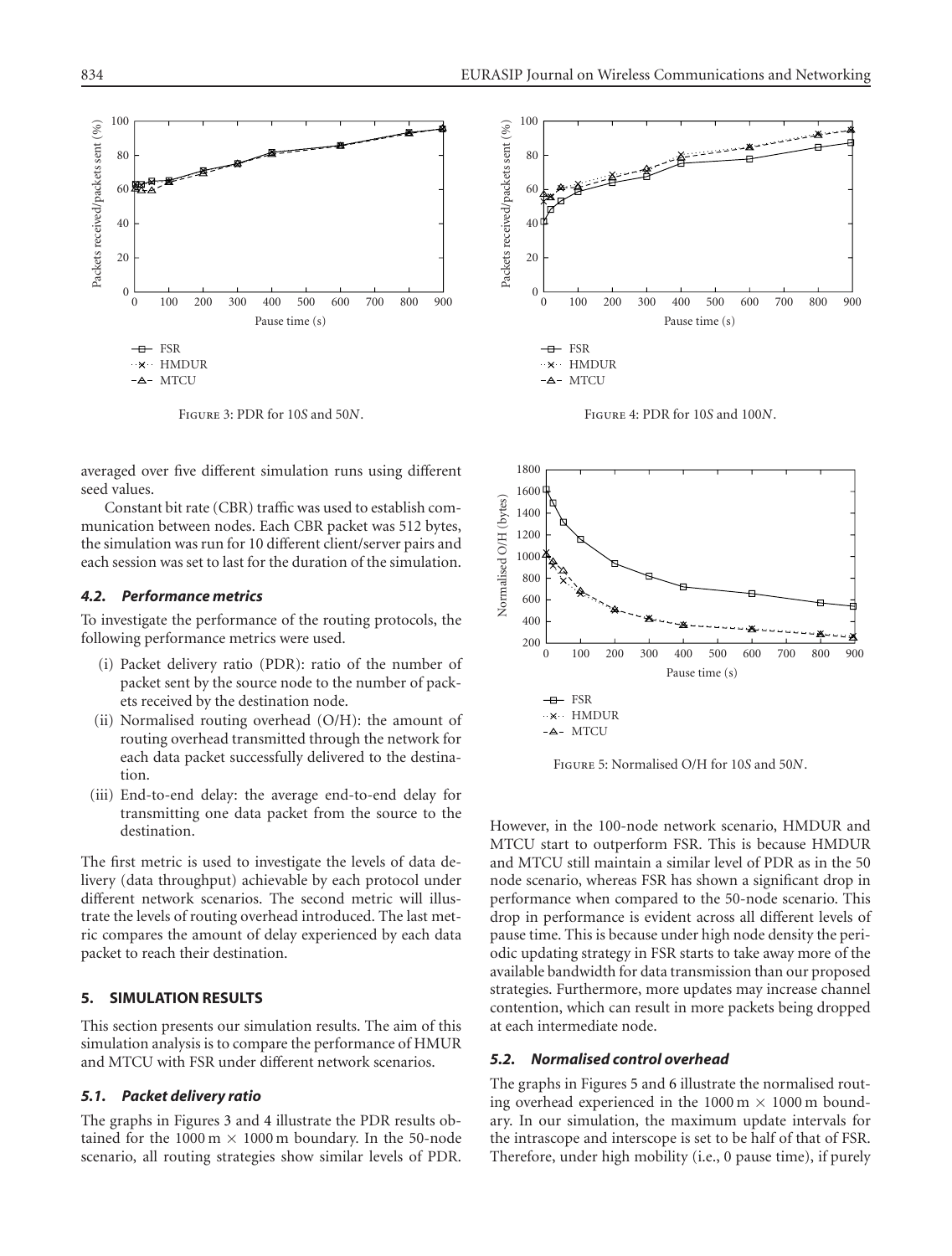

Figure 6: Normalised O/H for 10*S* and 100*N*.

<span id="page-9-3"></span>periodic updates were used in HMDUR and MTCU, the routes produced would have been less accurate, which may have resulted in a drop in throughput. However, adapting the rate of updates by each node to the rate of its displacement allows the nodes to send more updates when they are required (i.e., during high mobility). This means that the accuracy of the routes will be high during high mobility where nodes are more likely to migrate more frequently and experience topology changes, and when mobility is low, less updates are sent. From the results shown in Figures [5](#page-8-3) and [6,](#page-9-3) it can be seen that both HMDUR and MTCU produce less overhead than FSR, across all different levels of pause time and node density.

#### *5.3. Delays*

The graphs in Figures [7](#page-9-4) and [8](#page-9-5) illustrate the end-to-end delay experienced in the 1000 m  $\times$  1000 m boundary. These results show that in HMDUR and MTCU each data packet experiences lower end-to-end delay than in FSR. The lower delay experienced is due to the higher level of accessibility to the wireless medium. This is because in our proposed strategies each node generates less route updates than in FSR, which means there is less contention for the channel when a data packet is received. Therefore, each node can forward the data packet more frequently.

#### <span id="page-9-2"></span>**6. CONCLUSIONS**

This paper presents new proactive route update strategies for mobile ad hoc networks. We present minimum displacement update routing (MDUR) and hierarchical MDUR (HMDUR). In these strategies, the rate at which route updates are sent is proportional to the rate at which each node changes its location by a threshold distance. Furthermore, we introduced minimum topology change update (MTCU). In this strategy, update packets are sent only when a minimum topology change is experienced by each node. We implemented HMDUR and MTCU in GloMoSim and compared their performance with FSR. Our results indicate that both HMDUR and MTCU produce fewer routing overheads than



Figure 7: Delays O/H for 10*S* and 50*N*.

<span id="page-9-4"></span>

Figure 8: Delays O/H for 10*S* and 100*N*.

<span id="page-9-5"></span>FSR while maintaining high levels of data throughput across different network scenarios. Furthermore, the results show that when the node density is high, reducing routing overhead can result in higher levels of data packet delivery and lower end-to-end delay for each packet. In the future, we plan to simulate MDUR and HMDUR with a simple geographic data forwarding (such as those described in [\[26](#page-10-23)]) and compare its performance with shortest path routing.

#### <span id="page-9-0"></span>**REFERENCES**

- [1] D. B. Johnson, D. A. Maltz, Y.-C. Hu, and J. G. Jetcheva, "The Dynamic Source Routing Protocol for Mobile Ad Hoc Networks (DSR)," in *Internet Draft*, work in progress, 2002, [http://www.ietf.org/proceedings/02nov/I-D/draft-ietf-manet](http://www.ietf.org/proceedings/02nov/I-D/draft-ietf-manet-dsr-07.txt)[dsr-07.txt.](http://www.ietf.org/proceedings/02nov/I-D/draft-ietf- manet-dsr-07.txt)
- <span id="page-9-1"></span>[2] C.-K. Toh, "A novel distributed routing protocol to support Ad Hoc mobile computing," in *Proc. 15th IEEE Annual International Phoenix Conference on Computers and Communications (IPCCC '96)*, pp. 480–486, Scottsdale, Ariz, USA, March 1996.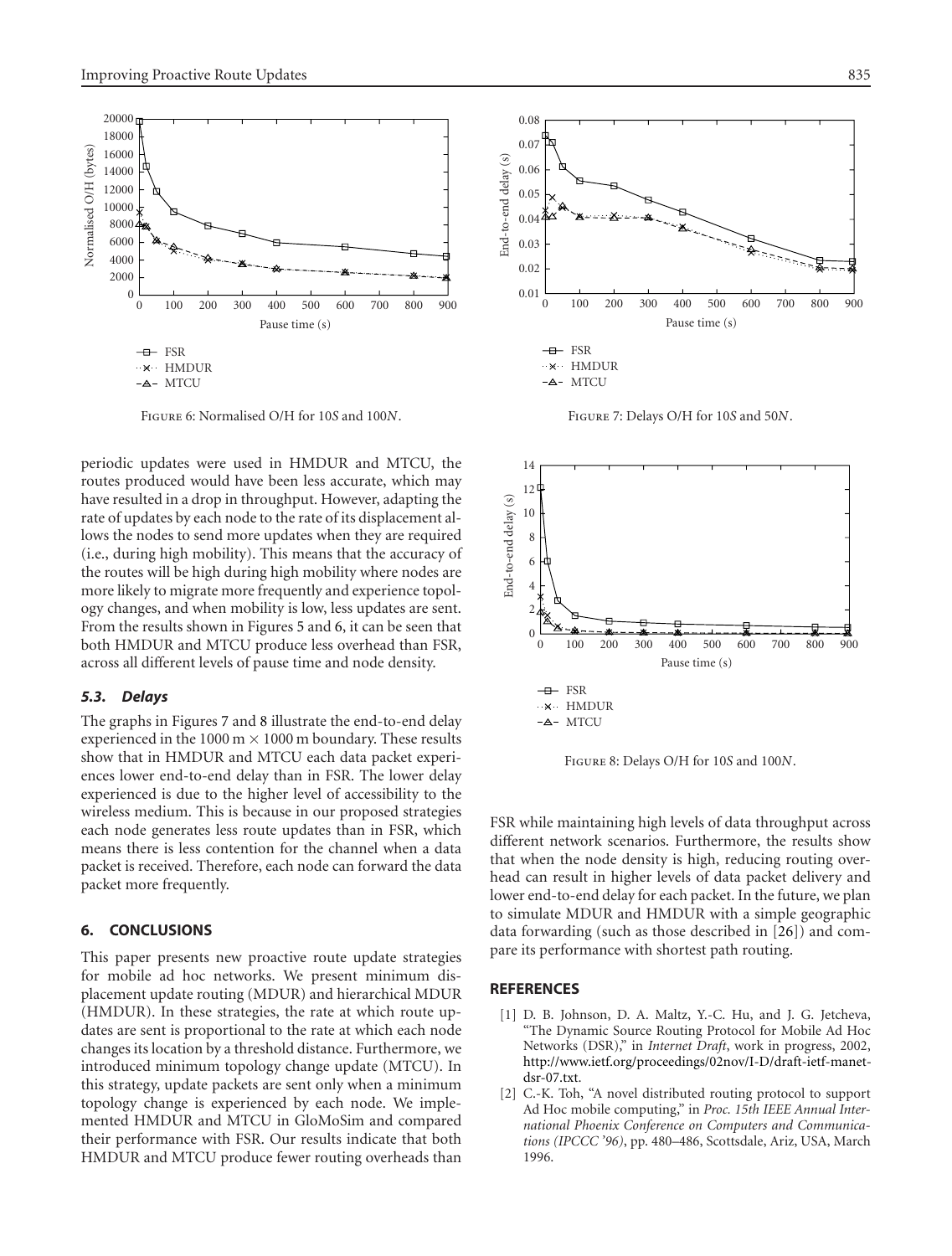- <span id="page-10-0"></span>[3] S. Das, C. Perkins, and E. Royer, "Ad Hoc On-Demand Distance Vector (AODV) Routing," in *Internet Draft*, work in progress, 2002, [http://tools.ietf.org/wg/manet/draft-ietf](http://tools.ietf.org/wg/manet/draft-ietf-manet-aodv/ draft-ietf-manet-aodv-11.txt)[manet-aodv/draft-ietf-manet-aodv-11.txt.](http://tools.ietf.org/wg/manet/draft-ietf-manet-aodv/ draft-ietf-manet-aodv-11.txt)
- <span id="page-10-1"></span>[4] M. Abolhasan, T. Wysocki, and E. Dutkiewicz, "LPAR: an adaptive routing strategy for MANETs," *Journal of Telecommunications and Information Technology*, vol. 2, pp. 28–37, 2003.
- <span id="page-10-2"></span>[5] J.-N. Mario and I.-T. Lu, "A peer-to-peer zone-based two-level link state routing for mobile Ad Hoc networks," *IEEE J. Select. Areas Commun.*, vol. 17, no. 8, pp. 1415–1425, 1999.
- <span id="page-10-3"></span>[6] S. C. M. Woo and S. Singh, "Scalable routing protocol for Ad Hoc networks," *Wireless Networks*, vol. 7, no. 5, pp. 513–529, 2001.
- <span id="page-10-4"></span>[7] J. Li, J. Jannotti, D. S. J. De Couto, D. R. Karger, and R. Morris, "A scalable location service for geographic Ad Hoc routing," in *Proc. 6th Annual ACM/IEEE International Conference on Mobile Computing and Networking (MobiCom '00)*, pp. 120–130, Boston, Mass, USA, August 2000.
- <span id="page-10-5"></span>[8] Z. J. Haas, R. Pearlman, and P. Samar, "The Zone Routing Protocol (ZRP) for Ad Hoc Networks," in *Internet Draft*, work in progress, 1999, [http://www.ietf.org/proceedings/99jul/I-D/](http://www.ietf.org/proceedings/99jul/I-D/draft- ietf-manet-zone-zrp-02.txt) [draft-ietf-manet-zone-zrp-02.txt.](http://www.ietf.org/proceedings/99jul/I-D/draft- ietf-manet-zone-zrp-02.txt)
- <span id="page-10-6"></span>[9] G. Pei, M. Gerla, X. Hong, and C.-C. Chiang, "A wireless hierarchical routing protocol with group mobility," in *Proc. IEEE Wireless Communications and Networking Conference (WCNC '99)*, vol. 3, pp. 1538–1542, New Orleans, La, USA, Septemper 1999.
- <span id="page-10-7"></span>[10] M. Abolhasan, T. Wysocki, and E. Dutkiewicz, "Scalable routing strategy for dynamic zones-based MANETs," in *Proc. IEEE Global Telecommunications Conference (GLOBECOM '02)*, vol. 1, pp. 173–177, Taipei, Taiwan, November 2002.
- <span id="page-10-8"></span>[11] J. Broch, D. A. Maltz, D. B. Johnson, Y.-C. Hu, and J. Jetcheva, "A performance comparison of multi-hop wireless Ad Hoc network routing protocols," in *Proce. 4th Annual ACM/IEEE International Conference on Mobile Computing and Networking (MobiCom '98)*, pp. 85–97, Dallas, Tex, USA, October 1998.
- <span id="page-10-9"></span>[12] M. Gerla, "Fisheye State Routing Protocol (FSR) for Ad Hoc Networks," in *Internet Draft*, work in progress, 2002, [http://www.ietf.org/proceedings/03mar/I-D/draft-ietf-manet](http://www.ietf.org/proceedings/03mar/I-D/ draft-ietf-manet-fsr-03.txt)[fsr-03.txt.](http://www.ietf.org/proceedings/03mar/I-D/draft-ietf- manet-fsr-03.txt)
- <span id="page-10-10"></span>[13] S. Basagni, I. Chlamtac, V. R. Syrotiuk, and B. A. Woodward, "A distance routing effect algorithm for mobility (DREAM)," in *Proce. 4th Annual ACM/IEEE International Conference on Mobile Computing and Networking (MobiCom '98)*, pp. 76–84, Dallas, Tex, USA, October 1998.
- <span id="page-10-11"></span>[14] C. E. Perkins and P. Bhagwat, "Highly dynamic destinationsequenced distance-vector routing (DSDV) for mobile computers," in *Proc. Conference on Communications Architectures, Protocols and Applications (ACM SIGCOMM '94)*, pp. 234– 244, London, UK, August–September 1994.
- <span id="page-10-12"></span>[15] S. Murthy and J. J. Garcia-Luna-Aceves, "A routing protocol for packet radio networks," in *Proc. 1st Annual ACM/IEEE International Conference on Mobile Computing and Networking (MobiCom '95)*, pp. 86–94, Berkeley, Calif, USA, November 1995.
- <span id="page-10-13"></span>[16] T.-W. Chen and M. Gerla, "Global state routing: a new routing scheme for Ad Hoc wireless networks," in *Proc. IEEE International Conference on Communications (ICC '98)*, vol. 1, pp. 171–175, Atlanta, Ga, USA, June 1998.
- <span id="page-10-14"></span>[17] P. Jacquet, P. Muhlethaler, T. Clausen, A. Laouiti, A. Qayyum, and L. Viennot, "Optimized link state routing protocol for Ad Hoc networks," in *Proc. IEEE International Multi Topic Conference (INMIC '01)*, pp. 62–68, Lahore, Pakistan, December 2001.
- <span id="page-10-15"></span>[18] J. J. Garcia-Luna-Aceves and M. Spohn, "Source-tree routing in wireless networks," in *Proc. 7th IEEE International Conference on Network Protocols (ICNP '99)*, pp. 273–282, Toronto, Ontario, Canada, October–November 1999.
- <span id="page-10-16"></span>[19] V. W.-S. Wong and V. C. M. Leung, "Location management for next-generation personal communications networks," *IEEE Network*, vol. 14, no. 5, pp. 18–24, 2000.
- <span id="page-10-17"></span>[20] A. Bar-Noy, I. Kessler, and M. Sidi, "Mobile users: to update or not to update?" *Wireless Networks*, vol. 1, no. 2, pp. 175–185, 1995.
- <span id="page-10-18"></span>[21] U. Madhow, M. L. Honig, and K. Steiglitz, "Optimization of wireless resources for personal communications mobility tracking," *IEEE/ACM Trans. Networking*, vol. 3, no. 6, pp. 698– 707, 1995.
- <span id="page-10-19"></span>[22] V. W.-S. Wong and V. C. M. Leung, "An adaptive distancebased location update algorithm for next-generation PCS networks," *IEEE J. Select. Areas Commun.*, vol. 19, no. 10, pp. 1942–1952, 2001.
- <span id="page-10-20"></span>[23] C. Rose, "Minimizing the average cost of paging and registration: a timer-based method," *Wireless Networks*, vol. 2, no. 2, pp. 109–116, 1996.
- <span id="page-10-21"></span>[24] UCLA Parallel Computing Laboratory Wireless Adaptive Mobility Laboratory, "GloMoSim—scalable simulation environment for wireless and wired network systems," 2003, in [http://pcl.cs.ucla.edu/projects/glomosim/.](http://pcl.cs.ucla.edu/projects/glomosim/)
- <span id="page-10-22"></span>[25] Lucent Technologies, ORINOCO PC card, 2003, in [http://](http://www.lucent.com/orinoco) [www.lucent.com/orinoco.](http://www.lucent.com/orinoco)
- <span id="page-10-23"></span>[26] I. Stojmenovic, "Position-based routing in Ad Hoc networks," *IEEE Commun. Mag.*, vol. 40, no. 7, pp. 128–134, 2002.

**Mehran Abolhasan** received the B.E. degree in computer engineering with honours from the University of Wollongong, in December 1999. He completed his Ph.D. degree in School of Electrical, Computer, and Telecommunications Engineering, University of Wollongong, in June 2003. During the course of his Ph.D., he has authored a number of different journal and conference papers. He has also been a technical referee



for various conferences and journals and is currently a Member of IEEE. In 2003, he joined CRC-SIT, where he worked closely with a number of government organisations in proposing new innovative strategies and projects to improve the telecommunications infrastructure of emergency services in New South Wales. In 2004, he joined the Telecommunications and Information Technology Research Institute (TITR) in University of Wollongong and the Desert Knowledge CRC, where he is currently leading a project focusing on developing new telecommunications services for remote desert communities. His research interests are ad hoc, mesh, and sensor networking.

**TadeuszWysocki** received the M.S. Eng. degree with the highest distinction in telecommunications from the Academy of Technology and Agriculture, Bydgoszcz, Poland, in 1981. In 1984, he received his Ph.D. degree, and in 1990, he was awarded a D.S. degree (habilitation) in telecommunications from the Warsaw University of Technology. In 1992, he moved to Perth, Western Australia, to work at Edith Cowan Univer-



sity. He spent the whole 1993 at the University of Hagen, Germany, within the framework of Alexander von Humboldt Research